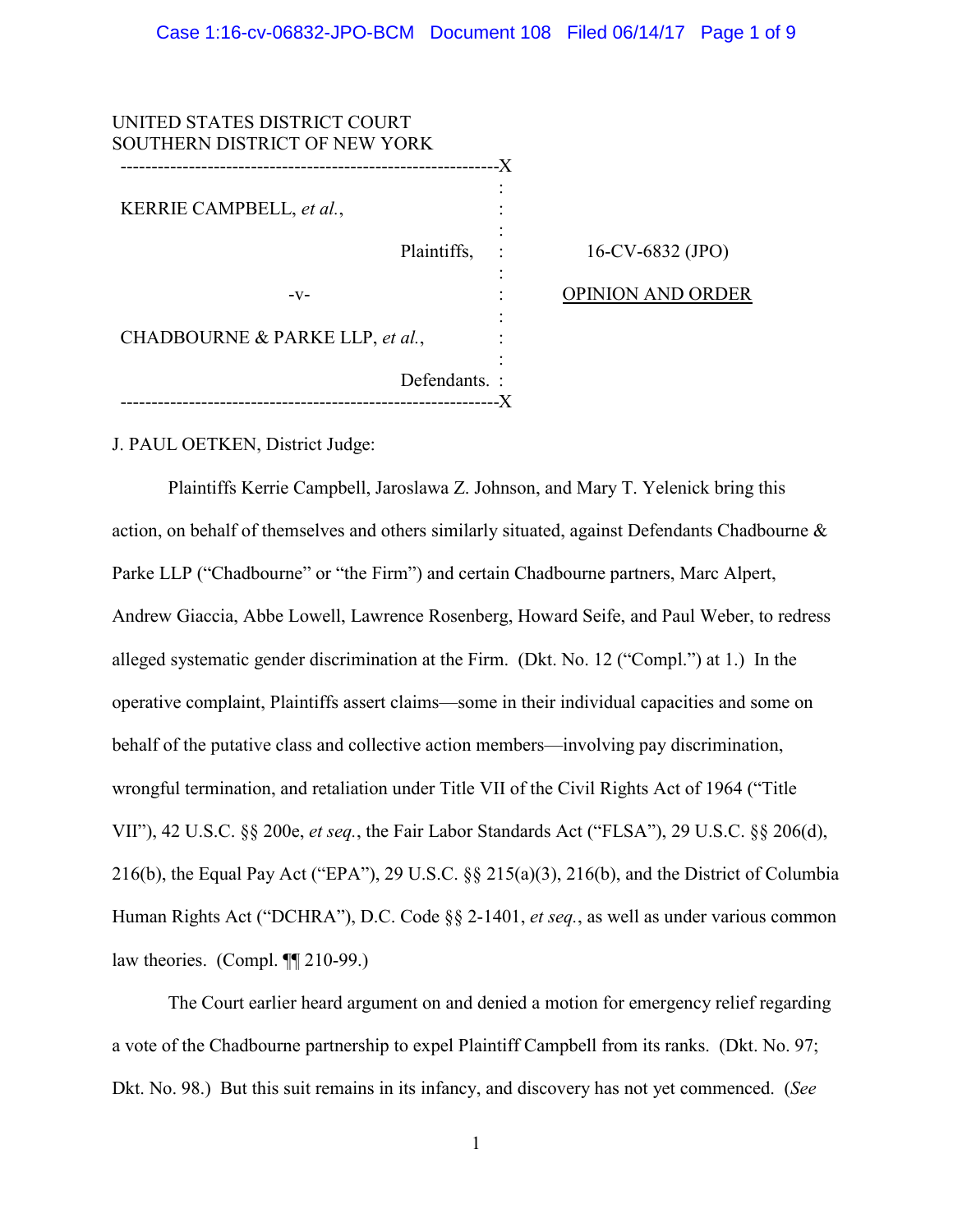#### Case 1:16-cv-06832-JPO-BCM Document 108 Filed 06/14/17 Page 2 of 9

Dkt. No. 102.) Nevertheless, currently pending before this Court are several motions, including: Defendants' motion for summary judgment (Dkt. No. 29); their accompanying motion to dismiss the class and collective action allegations (*id.*); Plaintiff Campbell's motion to dismiss the counterclaims against her and for related relief (Dkt. No. 41); and Plaintiffs' motion for conditional certification of an Equal Pay Act collective action (Dkt. No. 63). The resolution of each motion relies, in whole or in part, on the answer to a single question: whether Plaintiffs are "employees" under the relevant federal statutes and therefore protected within their ambit.

For the reasons discussed below, these motions are denied, most without prejudice to renewal following the completion of limited discovery.

## **I. Motion for Summary Judgment**

#### **A. Legal Standard**

Summary judgment is appropriate when "there is no genuine dispute as to any material fact and the movant is entitled to judgment as a matter of law." Fed. R. Civ. P. 56. A fact is "material" if it "might affect the outcome of the suit under the governing law." *See Anderson v. Liberty Lobby, Inc.*, 477 U.S. 242, 248 (1986). A dispute is "genuine" if, considering the record as a whole, a rational jury could find in favor of the non-moving party. *Ricci v. DeStefano*, 557 U.S. 557, 586 (2009) (citing *Matsushita Elec. Indus. Co. v. Zenith Radio Corp.*, 475 U.S. 574, 586-87 (1986)).

A movant bears the initial burden to provide evidence on each material element of his claim or defense. *Vt. Teddy Bear Co. v. 1–800 Beargram Co.*, 373 F.3d 241, 244 (2d Cir. 2004). The non-moving party must then respond with specific facts demonstrating that there are remaining issues for trial. *Ricci*, 557 U.S. at 586 (quoting *Celotex Corp. v. Catrett*, 477 U.S. 317, 324 (1986)).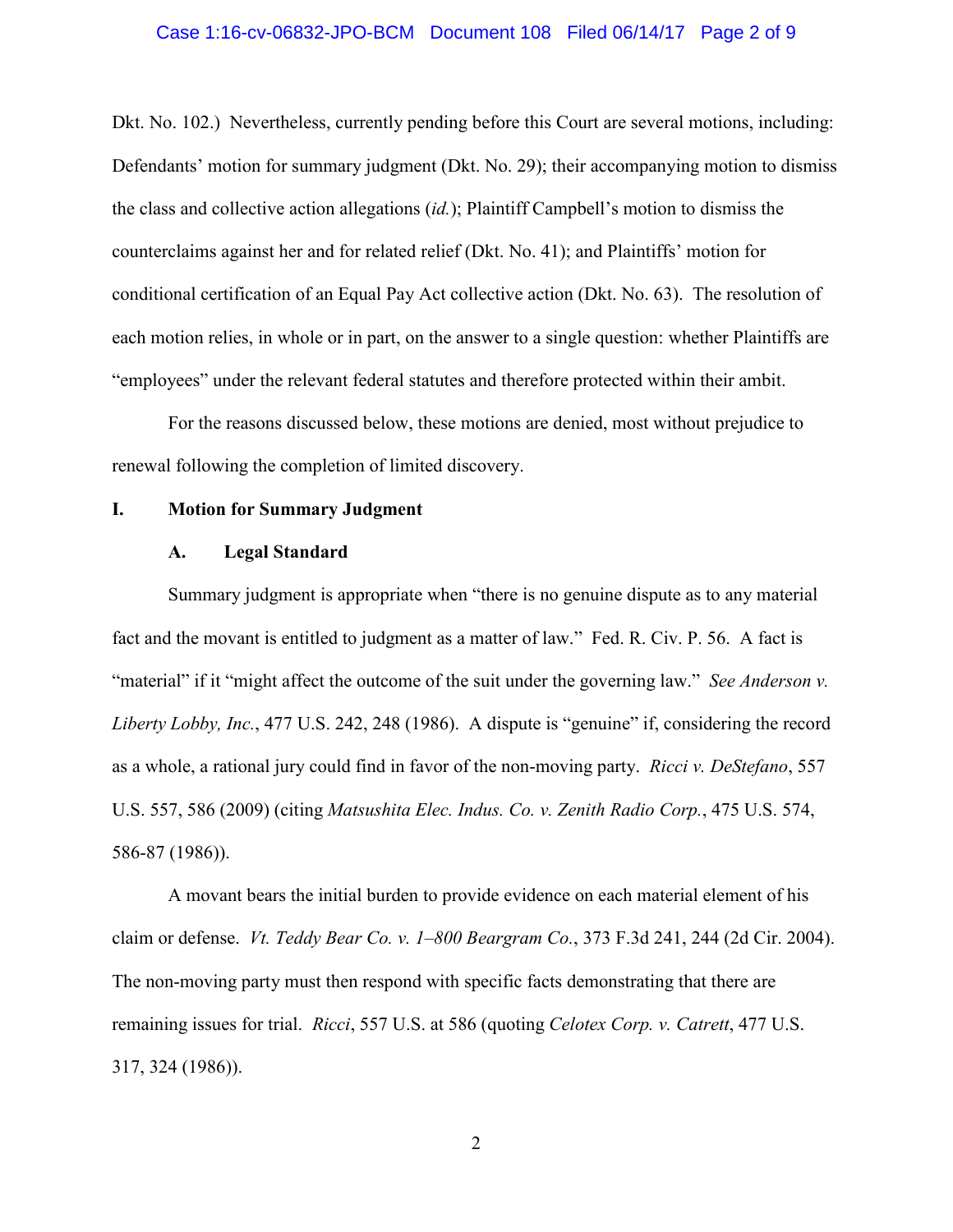#### Case 1:16-cv-06832-JPO-BCM Document 108 Filed 06/14/17 Page 3 of 9

"Although a pre-discovery motion [for summary judgment] is permitted under Federal Rule of Civil Procedure 56, it should be granted '[o]nly in the rarest of cases' because '[t]he nonmoving party must have had the opportunity to discover information that is essential to his opposition to the motion for summary judgment.'" *Lifetree Trading PTE., LTD. v. Washakie Renewable Energy, LLC*, No. 14 Civ. 9075, 2015 WL 3948097, at \*6 (S.D.N.Y. June 29, 2015) (second and third alterations in original) (quoting *Hellstrom v. U.S. Dep't of Veterans Affairs,* 201 F.3d 94, 97 (2d Cir. 2000)). If the non-moving party "shows by affidavit or declaration that, for specified reasons, it cannot present facts essential to justify its opposition, the court may . . . defer considering the motion or deny it." Fed. R. Civ. P. 56(d); *see Miller v. Wolpoff & Abramson, L.L.P.*, 321 F.3d 292, 303-04 (2d Cir. 2003); *Lifetree Trading PTE., LTD.*, 2015 WL 3948097, at \*9.

## **B. Discussion**

Defendants move for pre-discovery summary judgment, arguing that they are entitled to relief on the basis of a single question: whether Plaintiffs are "employees" within the meaning of the employment statutes under which they raise their federal claims. Because of Plaintiffs' status as partners at the Firm and according to the terms of the operative partnership agreement, Defendants contend that Plaintiffs cannot be considered "employees" under the relevant statutes (namely, Title VII, the FLSA, and the EPA). (Dkt. No. 30 at 8-17.) If Defendants are right, the case cannot proceed.

Plaintiffs, for their part, ask the Court to defer a final ruling on the summary judgment motion (or, in the alternative, to deny the motion) and to order "targeted Rule 56(d) discovery." (Dkt. No. 52 at 2.)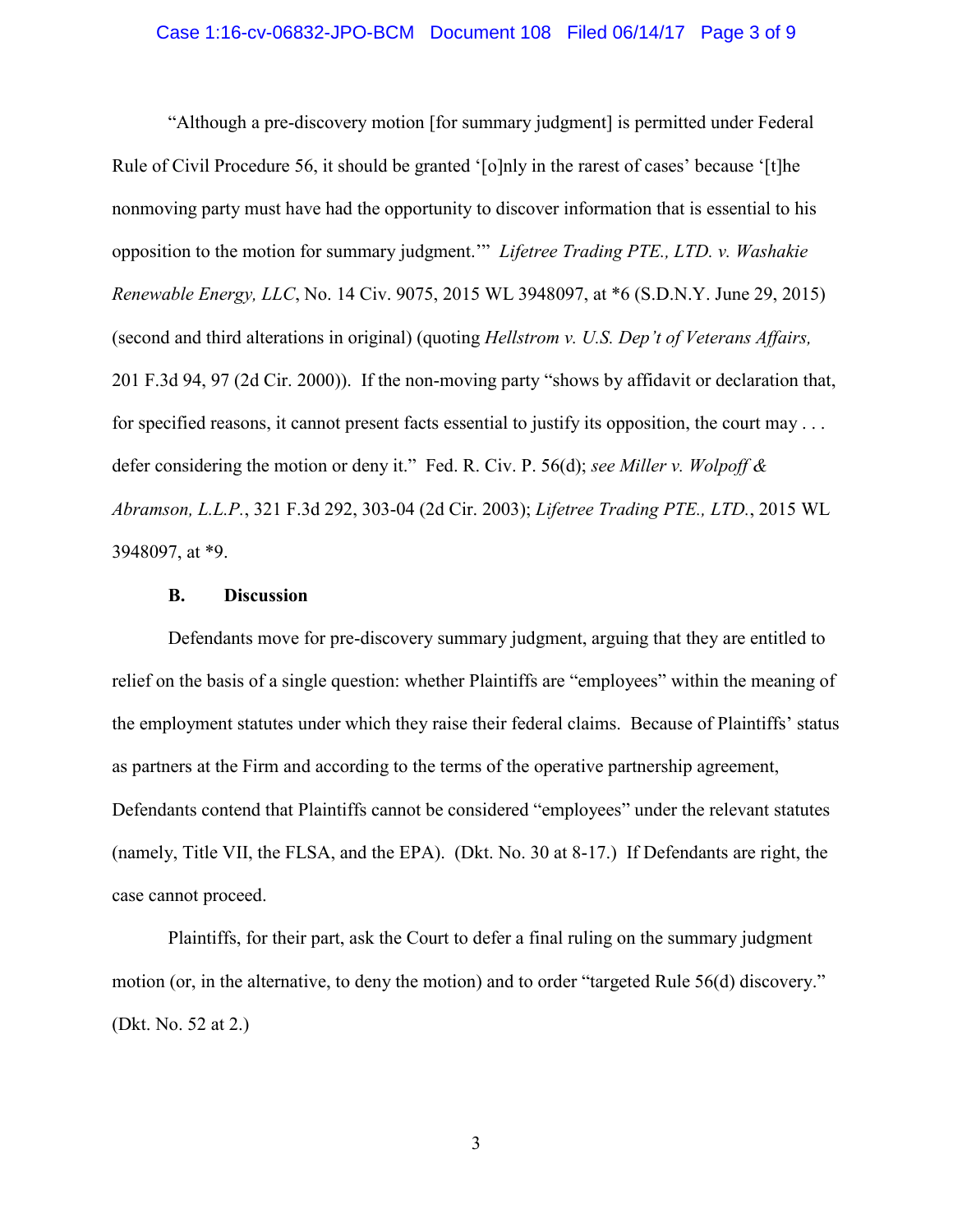## Case 1:16-cv-06832-JPO-BCM Document 108 Filed 06/14/17 Page 4 of 9

The question at the heart of Defendants' summary judgment motion—whether Plaintiffs

are "employees" under the relevant statutes—involves analysis under the six "*Clackamas*

factors," adopted by the Supreme Court in *Clackamas Gastroenterology Assocs., P.C. v. Wells*,

538 U.S. 440, 449-50 (2003). The factors are:

- 1. "Whether the organization can hire or fire the individual or set the rules and regulations of the individual's work";
- 2. "Whether and, if so, to what extent the organization supervises the individual's work";
- 3. "Whether the individual reports to someone higher in the organization";
- 4. "Whether and, if so, to what extent the individual is able to influence the organization";
- 5. "Whether the parties intended that the individual be an employee, as expressed in written agreements or contracts"; and
- 6. "Whether the individual shares in the profits, losses, and liabilities of the organization."

*Id.* (quoting 2 Equal Employment Opportunity Commission, Compliance Manual § 605:0009  $(2000)$ ).

Whether an individual is an "employee" under the six *Clackamas* factors depends on "'all of the incidents of the relationship.'" *Id.* at 451 (alteration in original) (quoting *Nationwide Mut. Ins. Co. v. Darden*, 503 U.S. 318, 324 (1992)). The factors are not exclusive, no one is decisive, and they "cannot be decided in every case by a 'shorthand formula or magic phrase.'" *Id.* at 450- 51 & n.10 (quoting *Darden*, 503 U.S. at 324). In sum, this is a "fact-intensive inquiry." *Magnotti v. Crossroads Healthcare Mgmt., LLC*, 126 F. Supp. 3d 301, 311 (E.D.N.Y. 2015); *see also Morales v. M. Alfonso Painting Corp.*, No. 11 Civ. 1263, 2013 WL 5289789, at \*3

(S.D.N.Y. Sept. 19, 2013) (describing the inquiry under the Fair Labor Standards Act as being,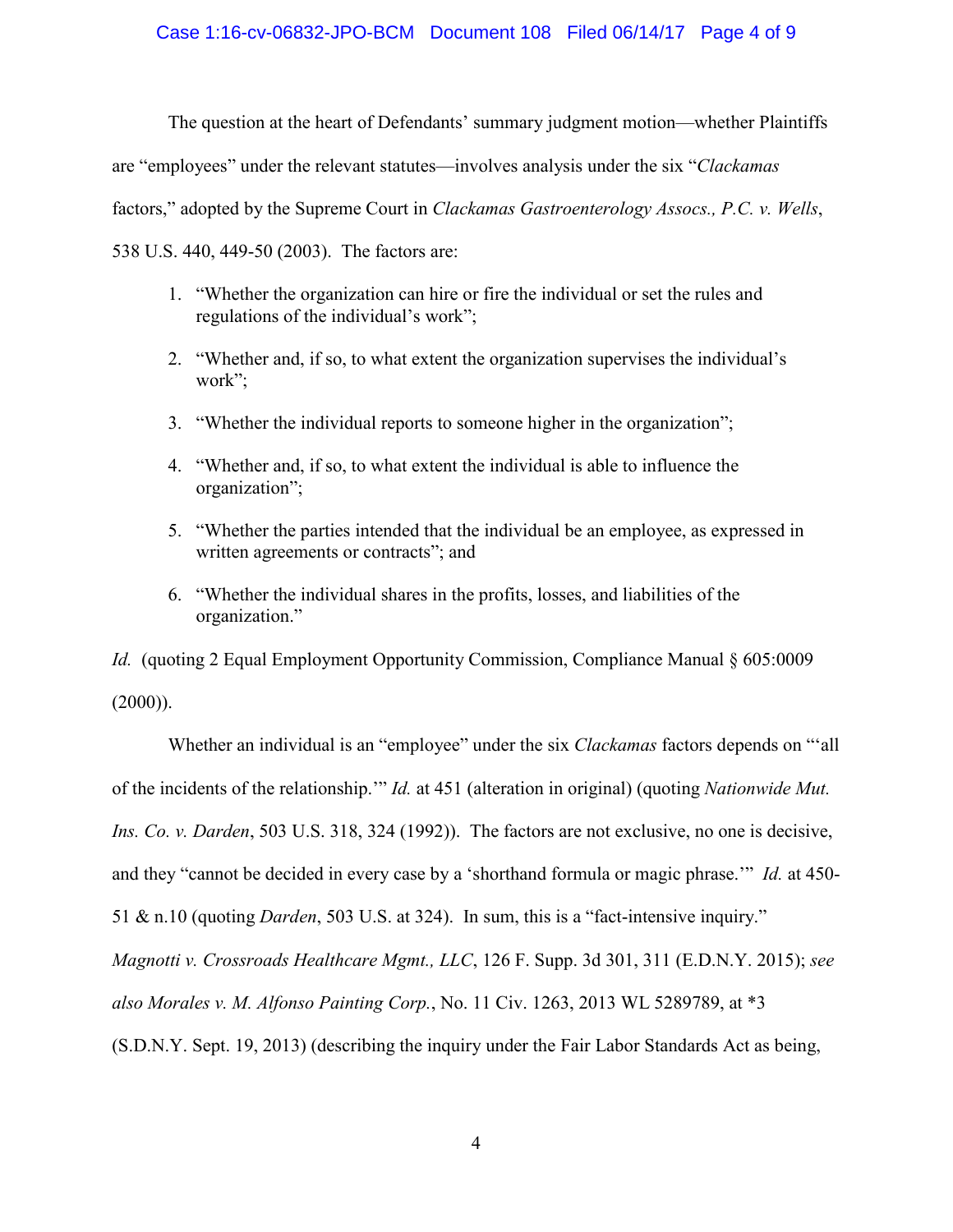#### Case 1:16-cv-06832-JPO-BCM Document 108 Filed 06/14/17 Page 5 of 9

"[i]n this Circuit . . . a fact-intensive inquiry that is 'grounded in economic reality rather than technical concepts.'" (quoting *Irizarry v. Catsimatidis*, 722 F.3d 99, 104 (2d Cir. 2013)).

While Defendants argue that the title "partner" and the terms of the operative partnership agreement automatically foreclose the possibility that Plaintiffs may be considered employees, the Supreme Court has made clear that "[t]he mere fact that a person has a particular title—such as partner, director, or vice president—should not necessarily be used to determine whether he or she is an employee or a proprietor," and "the mere existence of a document styled," for example, as an "employment agreement," or a partnership agreement, does not necessarily answer the question. *Clackamas Gastroenterology Assocs., P.C*., 538 U.S. at 450. As such, some discovery on these factors is appropriate. *See Foresta v. Centerlight Capital Mgmt., LLC*, 379 F. App'x 44, 46 (2d Cir. 2010) (holding that "the District Court erred in granting summary judgment without first permitting plaintiff to take additional discovery" on a set of factors in the ADA context similar to the *Clackamas* factors, even though some discovery had been completed).<sup>[1](#page-4-0)</sup>

Here, Plaintiffs—as directed by Rule 56(d)—have submitted affidavits by their counsel and Plaintiffs Campbell and Johnson, as well as a counter-statement to Defendants' Rule 56.1 Statement, identifying areas of discovery necessary to adequately respond to Defendants' factual representations under each *Clackamas* factor. (*See* Dkt. No. 53; Dkt. No. 54; Dkt. No. 55; Dkt No. 56.) For example, Plaintiffs contest Defendants' representation that Chadbourne's hiring, firing, and status-change of partners is determined by the partners generally; rather, Plaintiffs argue, discovery would show that a sub-committee of partners (the Management Committee)

<span id="page-4-0"></span><sup>&</sup>lt;u>1</u> In fact, Defendants, at several points, appeared to concede that *some* discovery on the *Clackamas* factors might be required. (Dkt. No. 40 at 1 ("Defendants do not categorically object to Rule 56(d) discovery  $\dots$  ."); Dkt. No. 48 at 7:5-6 ("[P]art of what separates [the parties] is the *scope* of discovery . . . ." (emphasis added)).)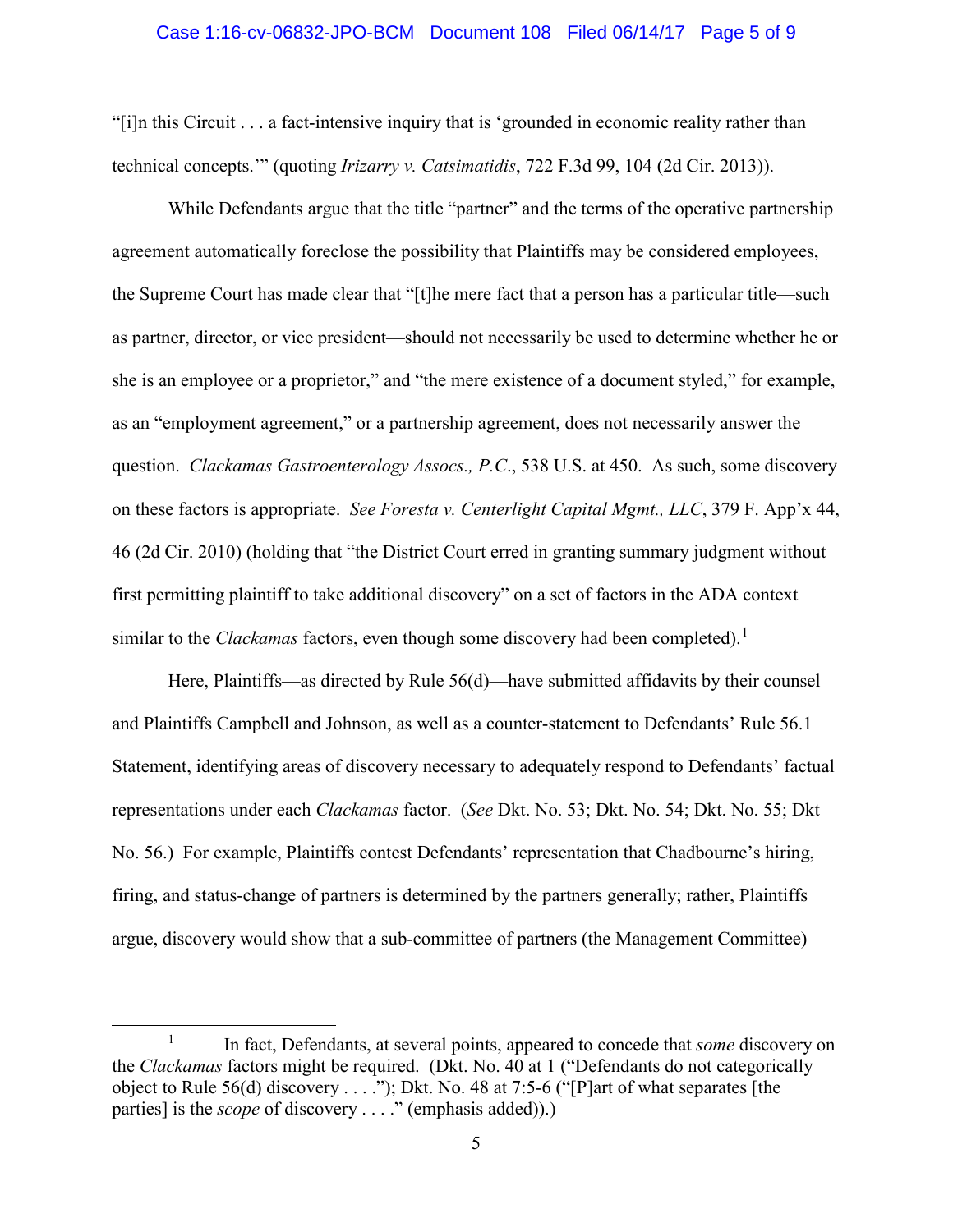#### Case 1:16-cv-06832-JPO-BCM Document 108 Filed 06/14/17 Page 6 of 9

exercises unilateral control over these decisions. (Dkt. No. 52 at 16; Dkt. No. 53 ¶¶ 6, 7, 12.) Plaintiffs also contest any individual partner's degree of control, autonomy, and access to profits, and they further suggest that discovery would reveal that the Management Committee alone wields such authority. (Dkt. No. 52 at 16-17; Dkt. No. 53 ¶¶ 8, 9, 11, 12.)

Considering the Supreme Court's directive to consider the *Clackamas* factors in light of the facts on the ground, *Clackamas Gastroenterology Assocs., P.C.*, 538 U.S. at 449-51 & n.10, together with Plaintiffs' submissions, Plaintiffs have met the requirements of Rule 56(d) to identify areas that require fact development under the *Clackamas* factors.

As a result, the Court concludes that summary judgment is not appropriate at this time and denies Defendants' motion without prejudice to renewal, following limited discovery relating to the *Clackamas* factors. The Court, in a separate order, will refer this case to Magistrate Judge Moses to resolve any disputes regarding the scope of and timeline for this discovery.

#### **II. Other Pending Motions**

## **A. Motion to Dismiss Class and Collective Action Allegations**

Along with their motion for summary judgment, Defendants also seek to dismiss Plaintiffs' class and collective action allegations. (Dkt. No. 30 at 18-24.) Plaintiffs counter that this motion, too, is premature, as Defendants' arguments are properly raised in opposition to a motion for class or collective action certification. (Dkt. No. 52 at 20-23.)

"A motion to strike class allegations under Rule  $12(f)$  is [especially] disfavored because it requires a reviewing court to preemptively terminate the class aspects of litigation, solely on the basis of what is alleged in the complaint, and before plaintiffs are permitted to complete the discovery to which they would otherwise be entitled on questions relevant to class certification."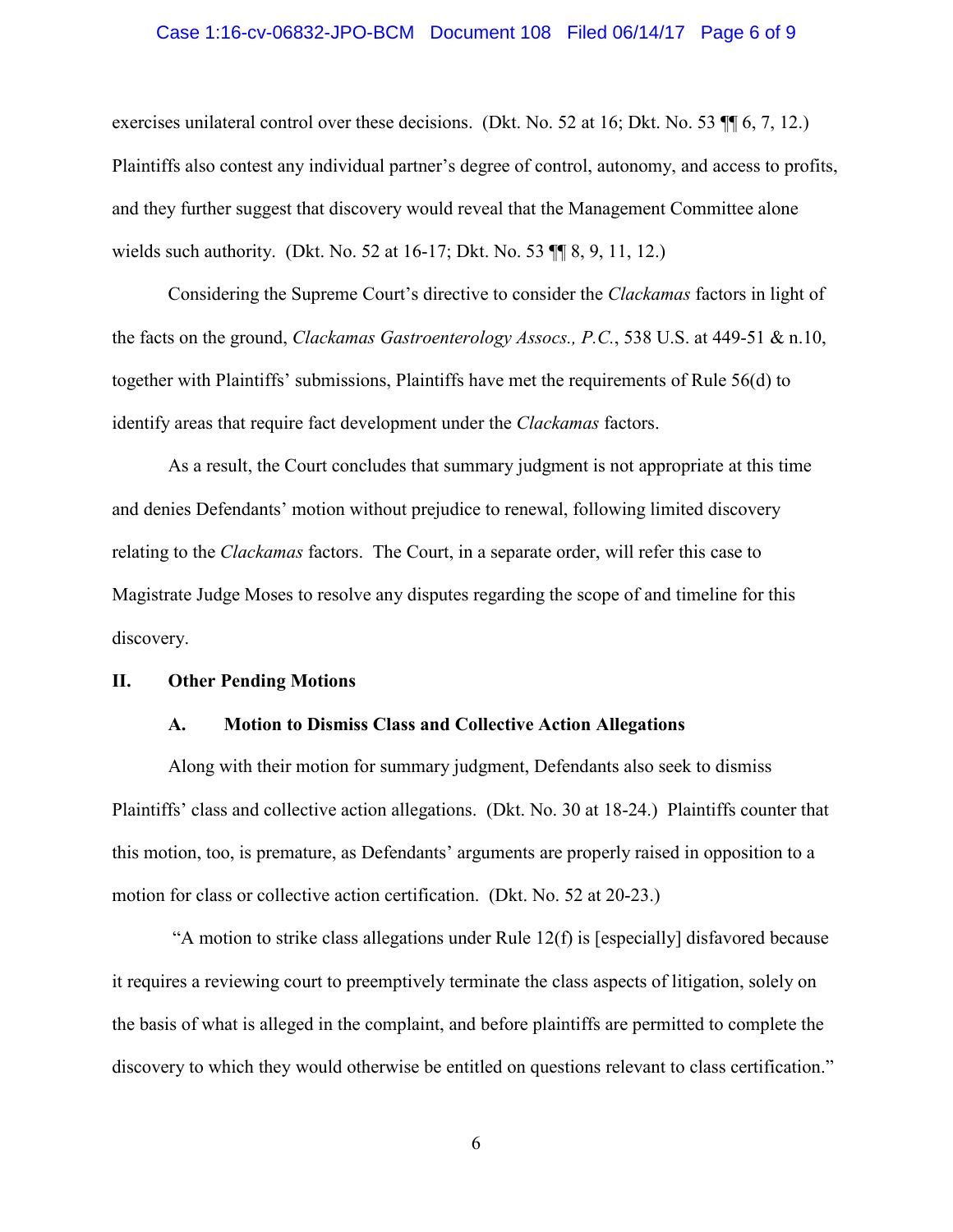#### Case 1:16-cv-06832-JPO-BCM Document 108 Filed 06/14/17 Page 7 of 9

*Emilio v. Sprint Spectrum L.P.*, 68 F. Supp. 3d 509, 514-15 (S.D.N.Y. 2014) (quoting *Blagman v. Apple Inc.,* No. 12 Civ. 5453, 2013 WL 2181709, at \*2 (S.D.N.Y. May 20, 2013)). For this reason, courts "frequently . . . defer[] the Rule 23 determination until the class certification stage," *id.* at 515, unless the motion "addresses issues 'separate and apart from the issues that will be decided on a class certification motion,'" *Chen-Oster v. Goldman, Sachs & Co.*, 877 F. Supp. 2d 113, 117 (S.D.N.Y. 2012) (quoting *Rahman v. Smith & Wollensky Rest. Group, Inc.*, 06 Civ. 6198, 2008 WL 161230, at \*3 (S.D.N.Y. Jan. 16, 2008)).

 Here, Defendants' motion to dismiss Plaintiffs' class and collective action allegations relies upon the Federal Rule of Civil Procedure 23 factors that would be analyzed and addressed by this Court in the course of deciding a motion for class or collective action certification including, as regards the class allegations, numerosity, common questions of law or fact, and intraclass conflict, and, with respect to the collective action allegations, whether collective members are "similarly situated." (Dkt. No. 30 at 18-24.) As a result, this motion is not one that warrants especially early consideration, *see Chen-Oster*, 877 F. Supp. 2d at 117, and it is denied on these grounds.

Moreover, because all members of the putative class or collective action have the same (or substantially similar) employment status as the named Plaintiffs, the success or failure of the class and collective action allegations hinges fundamentally on the *Clackamas* factor analysis on which this Court has already directed discovery. The fact development that will occur further counsels against premature consideration of the class or collective action claims.

## **B. Motion to Dismiss Counterclaims**

Plaintiff Kerrie Campbell's motion to dismiss the counterclaim against her and for related relief presupposes, at least in part, her status as an "employee" and her resulting protection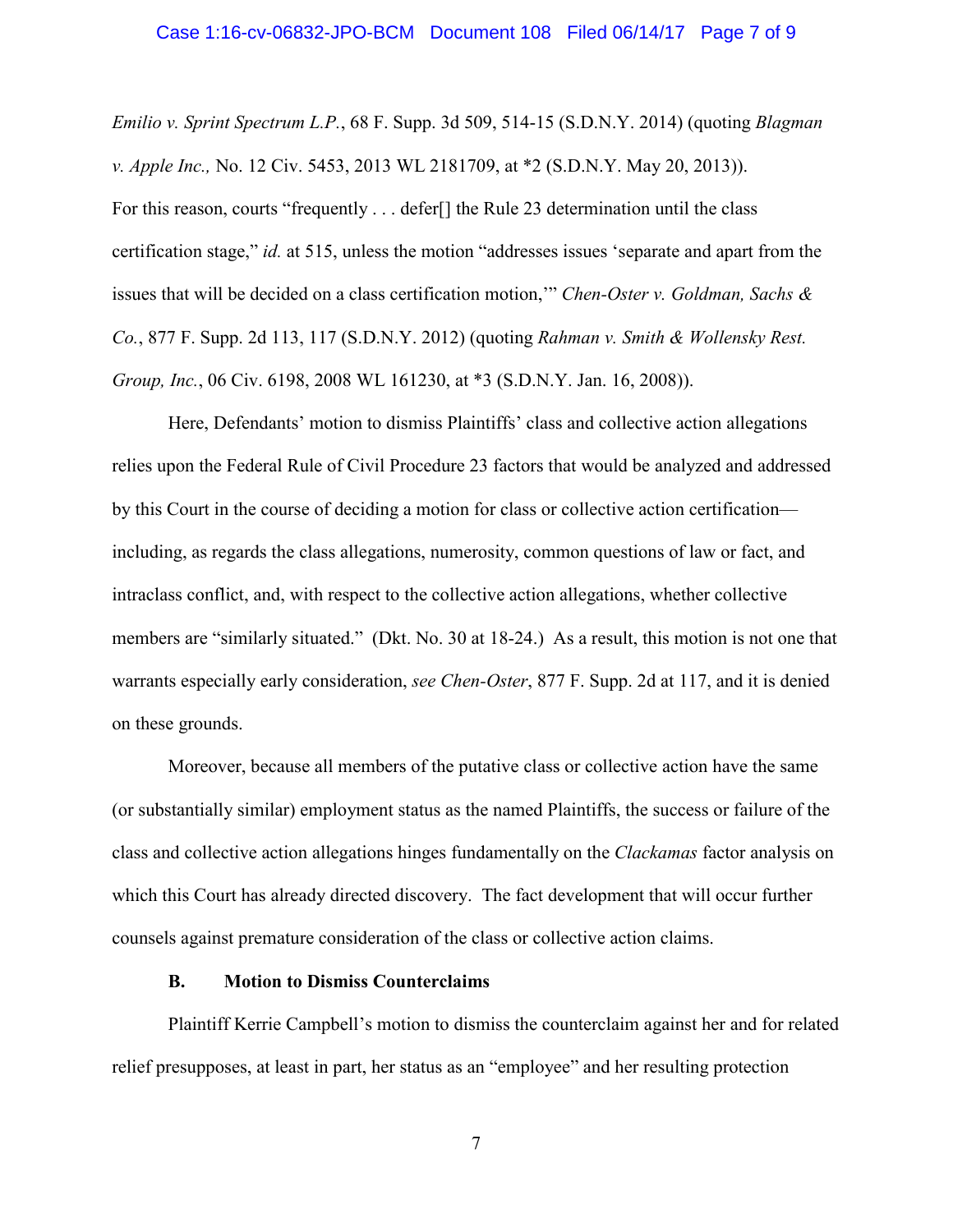#### Case 1:16-cv-06832-JPO-BCM Document 108 Filed 06/14/17 Page 8 of 9

against retaliation under Title VII and the Equal Pay Act. (Dkt. No. 42 at 5-10.) Defendants thus oppose this motion chiefly on the ground that Campbell is *per se* not an employee under the *Clackamas* factors. (Dkt. No. 59 at 5-10.)

As detailed above, the Court has already determined that it would be imprudent to analyze Plaintiffs' status (including Campbell's status) as putative "employee" without first directing limited discovery under the *Clackamas* factors. The legal sufficiency of Campbell's additional argument—that the counterclaim fails to allege breach of fiduciary duty as a matter of law—may also turn in part on the question of whether Campbell can be considered an "employee."

This Court therefore denies Campbell's motion to dismiss the counterclaim against her, as some discovery must be completed before the Court can determine her coverage under federal employment law.

Campbell's further request for leave to amend to assert additional allegations of retaliation based on Defendants' filing of the allegedly retaliatory counterclaim is denied, without prejudice to refiling following the period of *Clackamas* discovery.

## **C. Motion for Conditional Collective Action Certification**

Plaintiffs' motion for conditional certification of a collective action under the Equal Pay Act also presumes their protection under the EPA as employees. (Dkt. No. 71.) To that end, Defendants base their opposition primarily on the argument that, under the *Clackamas* factors, Plaintiffs are not covered by the statute. (Dkt. No. 82 at 9-12.)

Because Plaintiffs' status under the *Clackamas* factors is potentially dispositive of the motion for certification, the Court declines to address the motion until limited discovery on this question has been completed.